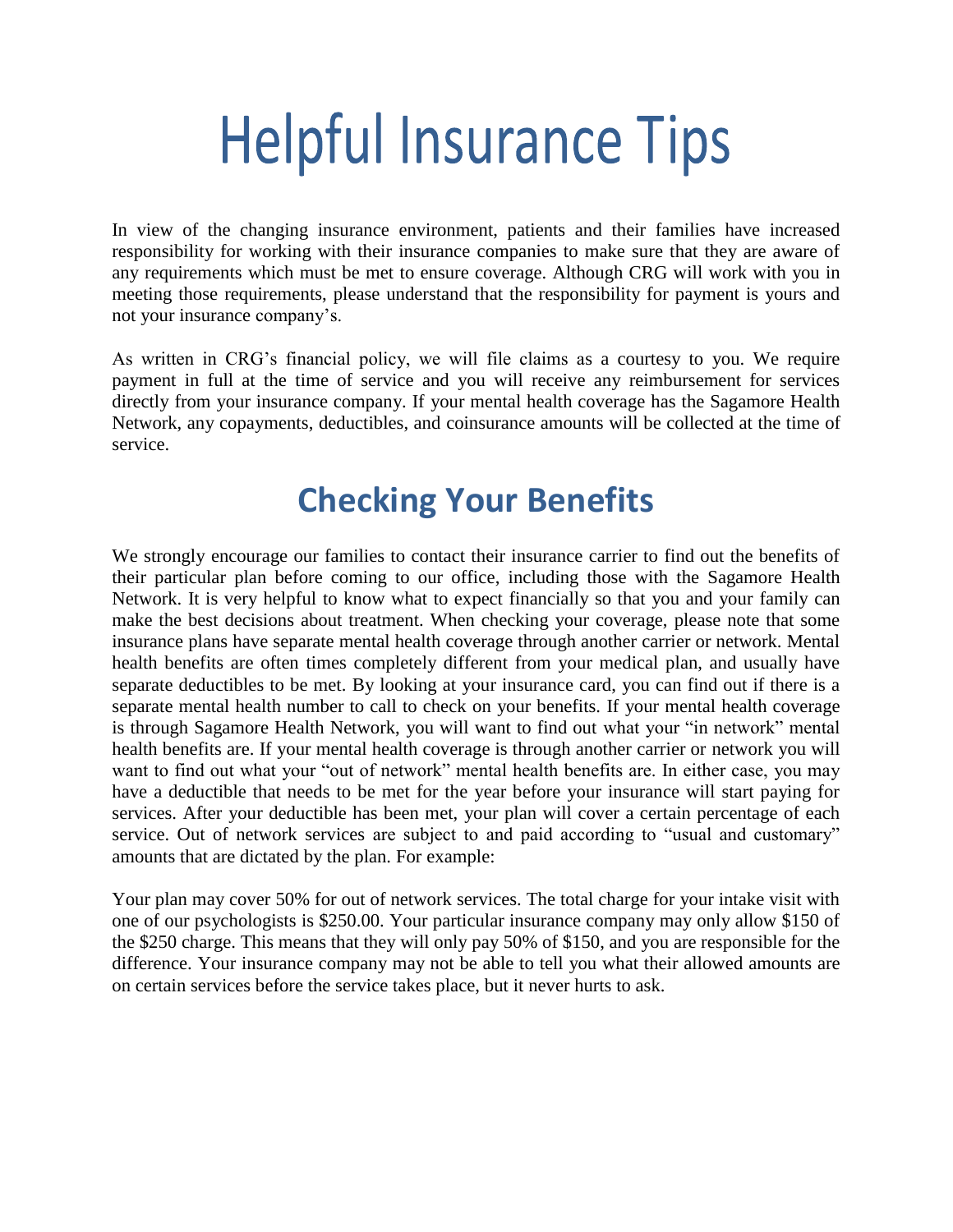#### **Pre-Authorization**

It is very important to check with your insurance company to find out if you need to have any prior authorization for services before coming to your first appointment. Lack of obtaining required pre-authorization results in immediate denial for payment by insurance companies. The initial visit with any one of our providers will be an initial diagnostic interview with the CPT code being 90801. This code may be helpful when calling to get pre-authorization with your insurance carrier. They will usually need the provider's name and licensure (Ph.D., M.D.) as well as the date of the scheduled appointment. We encourage families to wait on preauthorizing any other services until you have come for your initial appointment and met with the provider to see what services would be most beneficial for you. Our office is happy to help when the time comes to give you other procedure codes and helpful insurance information.

Based on the recommendations you receive and your decision to begin those services, you will then need to contact your insurance company to determine if our office needs to give any clinical or procedural information about the treatment you will be receiving. The recommendation given by our psychologists may be to proceed with psychological testing to gain a better understanding of your child's strengths and weaknesses and to ensure an accurate diagnosis. Psychological testing can be an insurance reimbursable service; however, most insurance companies need to establish the medical necessity (in other words, the main reasons and concerns for which the psychologist feels testing needs to be done). Once you have determined if medical necessity needs to be established, you can then contact our office to request that we provide all of the necessary information to your insurance company. Please take into consideration the turnaround time for your insurance company to complete a pre-authorization once they receive all the necessary information. It is very important for you to follow up with them and check to see if the services have indeed been authorized before the appointment actually takes place. It is often times extremely difficult to obtain an authorization after services have already occurred.

If you or your family receive further treatment at CRG, it is important to again follow up with your insurance company to see what steps need to be taken to obtain authorization for ongoing psychotherapy or medication management services. Often times, insurance companies require the providers to send in treatment update forms indicating progress in treatment and their recommendations for ongoing services. It is your responsibility to make sure authorizations for ongoing services are current and that you provide us with the appropriate forms and time frame for submission back to the insurance company.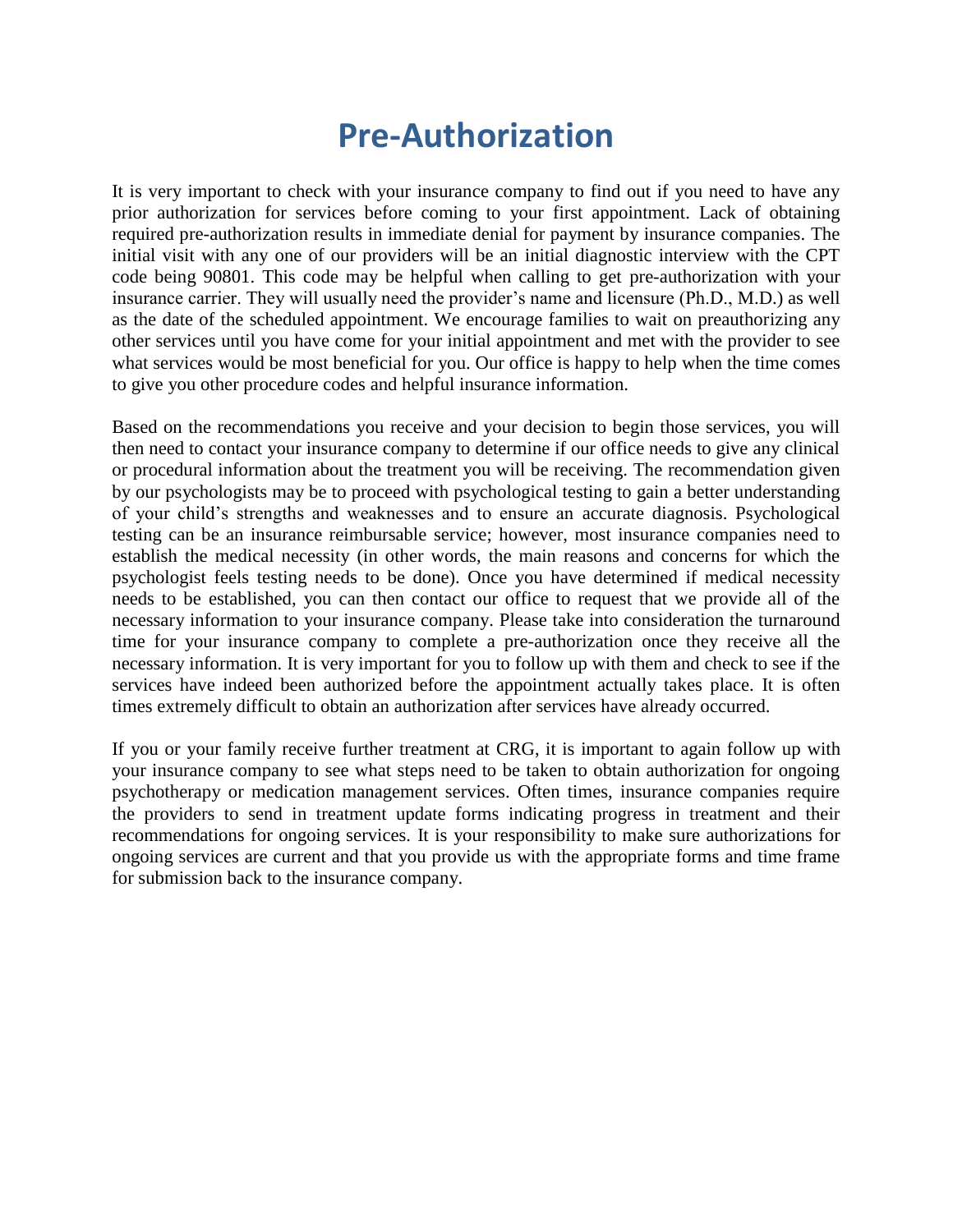## **Points Worth Questioning**

It is very important that families understand their healthcare plan. However, knowing the right questions to ask can sometimes be difficult. Often times, insurance plans will have certain stipulations as to the types of treatment that they will cover. These stipulations or exclusions are required to be written in your insurance handbook, but are usually not disclosed by insurance companies unless you directly ask.

- It is important to inquire what types of providers are covered under your plan. Our office will provide you with the credentials of the provider you are going to see at CRG.
- CRG tries to accommodate families' schedules as much as possible by allowing patients to coordinate medication management and therapy appointments on the same day. However, please keep in mind that while this can be more convenient for families, some insurance companies will not cover two appointments for a patient within the same day.
- There may be times when the provider or family will find it necessary and beneficial to meet for a therapy session without the patient present or via telephone/Skype. It is important to ask your insurance company if this type of visit is covered or excluded on your policy so you will know what to expect financially.
- Some policies have a maximum benefit per visit, which means that no matter what procedure or amount is billed, they will only pay up to a certain dollar amount per visit. This differs from the "usual and customary" amounts dictated by the insurance company. (For example, if you have a \$30.00 maximum per visit written in your policy, insurance may allow \$100.00 of a \$120.00 charge but will only pay up to \$30.00.)
- It is also very important to find out if there are any diagnosis exclusions or psychological conditions that are not covered on your particular policy. Please note that some policies will cover only up to the point of diagnosis and will not cover treatment for certain conditions. This can be helpful in knowing what to expect once claims are filed for your services.

We hope this information is helpful in easing the way for you to receive quick and accurate reimbursement from your insurance company. We have experienced that educating our families on what to expect both clinically and financially helps to make decisions in treatment easier and enables them to focus on what's most important. After all, CRG believes, "Families do well if they can."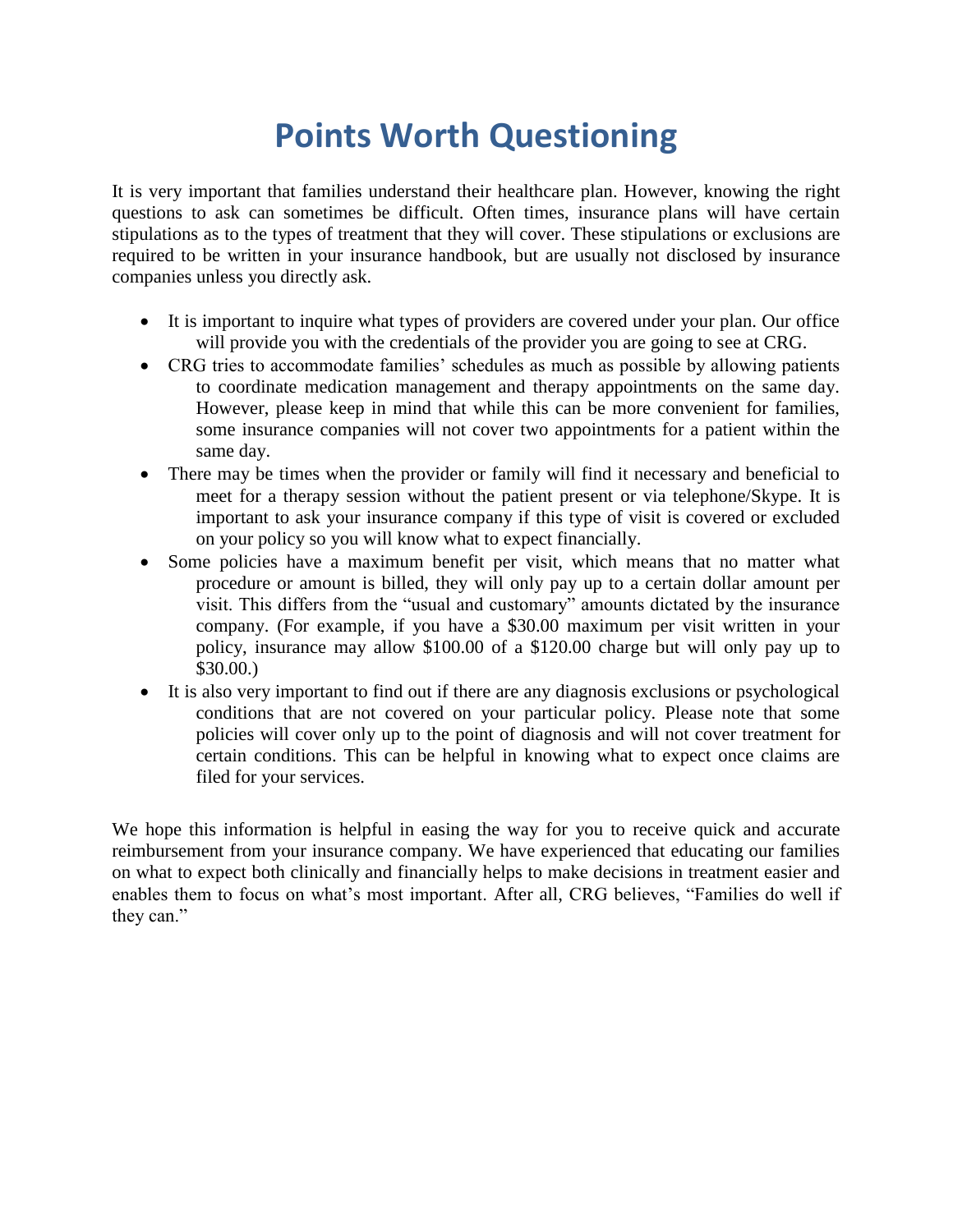#### **Insurance Worksheet**

Before you make the initial phone call to your insurance company to check on your benefits, collect the following information from your insurance card and from your phone conversation with one of CRG's intake coordinators. This will help ensure you have the all the necessary information you will need before you get on the line with the insurance representative.

| Identification/Policy Number: | Group Number: |
|-------------------------------|---------------|
| Provider's Name:              | Credentials:  |

Mental Health Phone Number: \_\_\_\_\_\_\_\_\_\_\_\_\_\_\_\_\_\_\_\_\_\_\_\_\_\_\_\_\_\_\_\_\_\_\_\_\_\_\_\_\_\_\_\_\_\_\_\_\_\_

The following questions will help you get the answers you want as to what to expect for coverage and your reimbursement for services at CRG. It is important to document all of this information in case you need to refer back if there are discrepancies further down the road.

| $\Box$ To whom am I speaking?                                    |  |
|------------------------------------------------------------------|--|
| $\Box$ Who handles my mental health coverage and claims payment? |  |

| $\Box$ Is my provider in or out of network with my insurance company? IN | OUT |
|--------------------------------------------------------------------------|-----|
|                                                                          |     |

| $\Box$ Do I have a deductible for in or out of network services? $\Box$ |  |
|-------------------------------------------------------------------------|--|
|-------------------------------------------------------------------------|--|

| $\Box$ Is there a separate individual and family deductible I have to meet? |  |  |
|-----------------------------------------------------------------------------|--|--|
|                                                                             |  |  |

□ What percentage will my plan pay after I meet my deductible? \_\_\_\_\_\_\_%

 $\Box$  How many visits am I allowed per calendar year?

 $\Box$  Do I have a maximum dollar amount per visit stated in my policy?

 $YES ($ \text{\textcircled{}} \text{\textcircled{}} \text{\textcircled{}}$  NO

| $\Box$ Is my provider's licensure covered under my plan?<br>YES NO |  |
|--------------------------------------------------------------------|--|
|--------------------------------------------------------------------|--|

 $\Box$  Are the following therapies covered under my plan?

| Family Therapy: |  |  | YES NO Group Therapy: | YES NO |  |
|-----------------|--|--|-----------------------|--------|--|
|-----------------|--|--|-----------------------|--------|--|

□ Are telephone appointments covered under my plan? YES NO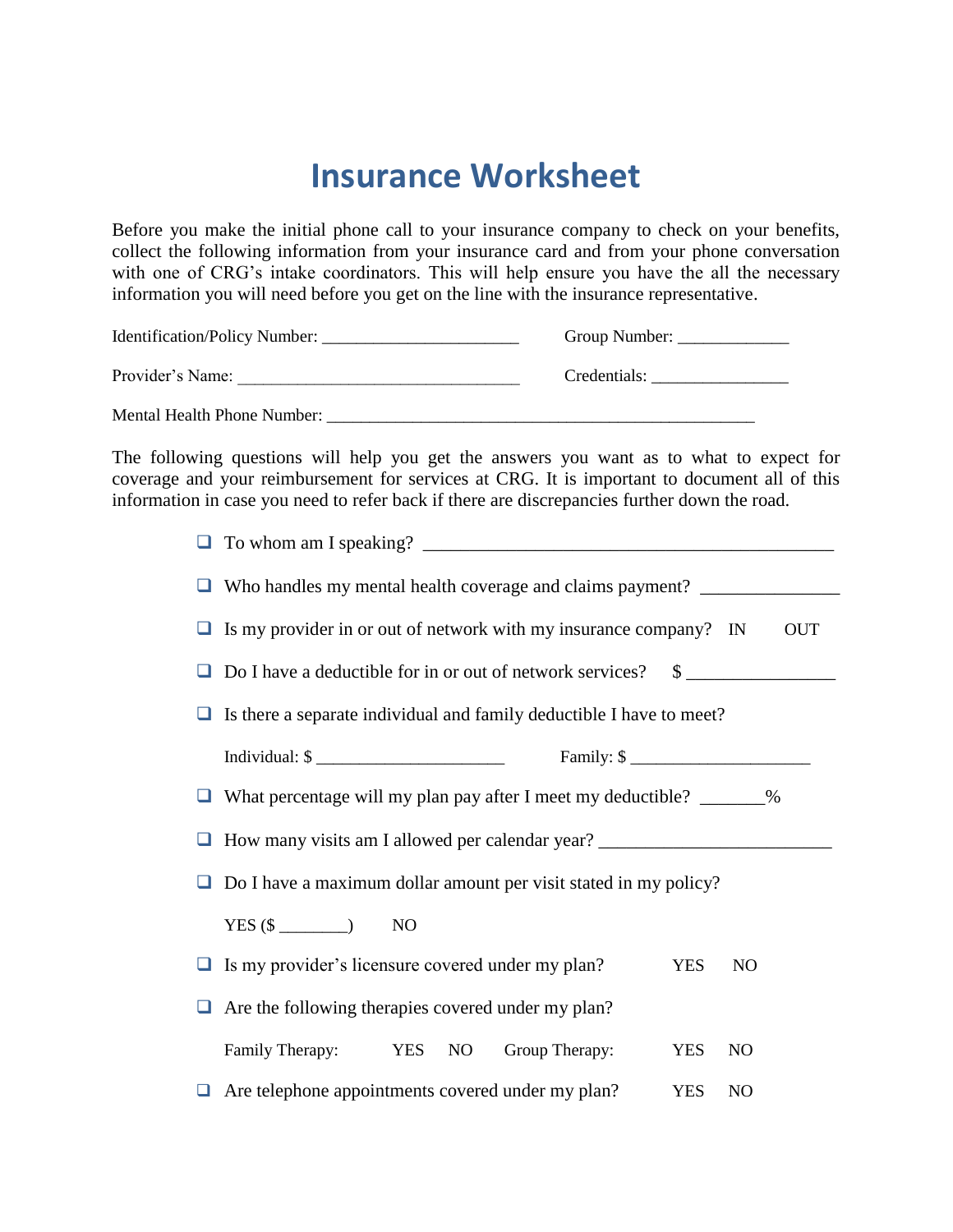$\Box$  Are web/online appointments (e.g. Skype) covered under my plan? YES NO

- $\Box$  What are the allowed amounts for the following procedure codes?
	- 90791 (Psychiatric Diagnostic Evaluation/Intake with PhD/PsyD) \$
	- $\blacksquare$  90834 (Therapy Visit, 45 minutes) \$
	- 90837 (Therapy Visit, 60 minutes) \$ \_\_\_\_\_\_
	- 90839 (Psychotherapy for Crisis first 60 minutes)  $\$
	- 90840 (Psychotherapy for Crisis each additional 30 minutes) \$ \_\_\_\_\_\_
	- 90846 (1 Hour Family Therapy without patient) \$ \_\_\_\_\_\_
	- 90847 (1 Hour Family Therapy with patient) \$ \_\_\_\_\_\_
	- 90853 (Group Therapy)  $\$
	- 98968 (Telephone Services with a Therapist, 21-30 minutes) \$ \_\_\_\_\_\_
	- 98969 (Online Medical Evaluation with a Therapist) \$ \_\_\_\_\_\_
	- 90792 (Psychiatric Diagnostic Evaluation with Medical Services/Intake with MD) - \$ \_\_\_\_\_\_
	- 90832 (Therapy with MD, 30 minutes)  $$$
	- 90863 (Medication Mgmt add-on to be used with therapy) \$ \_\_\_\_\_\_
	- 99213 (E&M of an Established Patient, 15 minutes) \$ \_\_\_\_\_\_
	- 90833 (Therapy add-on when performed with E&M service, 30 minutes) \$ \_\_\_\_\_\_
	- 99443 (Telephone Services with a Physician, 21-30 minutes) \$ \_\_\_\_\_\_
	- 99444 (Online Medical Evaluation with a Physician) \$ \_\_\_\_\_\_
	- 96101 (Psychological Testing)  $\frac{1}{2}$
	- 96102 (Psychological Testing) \$ \_\_\_\_\_\_
	- 96103 (Psychological Testing) \$ \_\_\_\_\_\_
	- 92506 (Speech and Language Testing) \$ \_\_\_\_\_\_